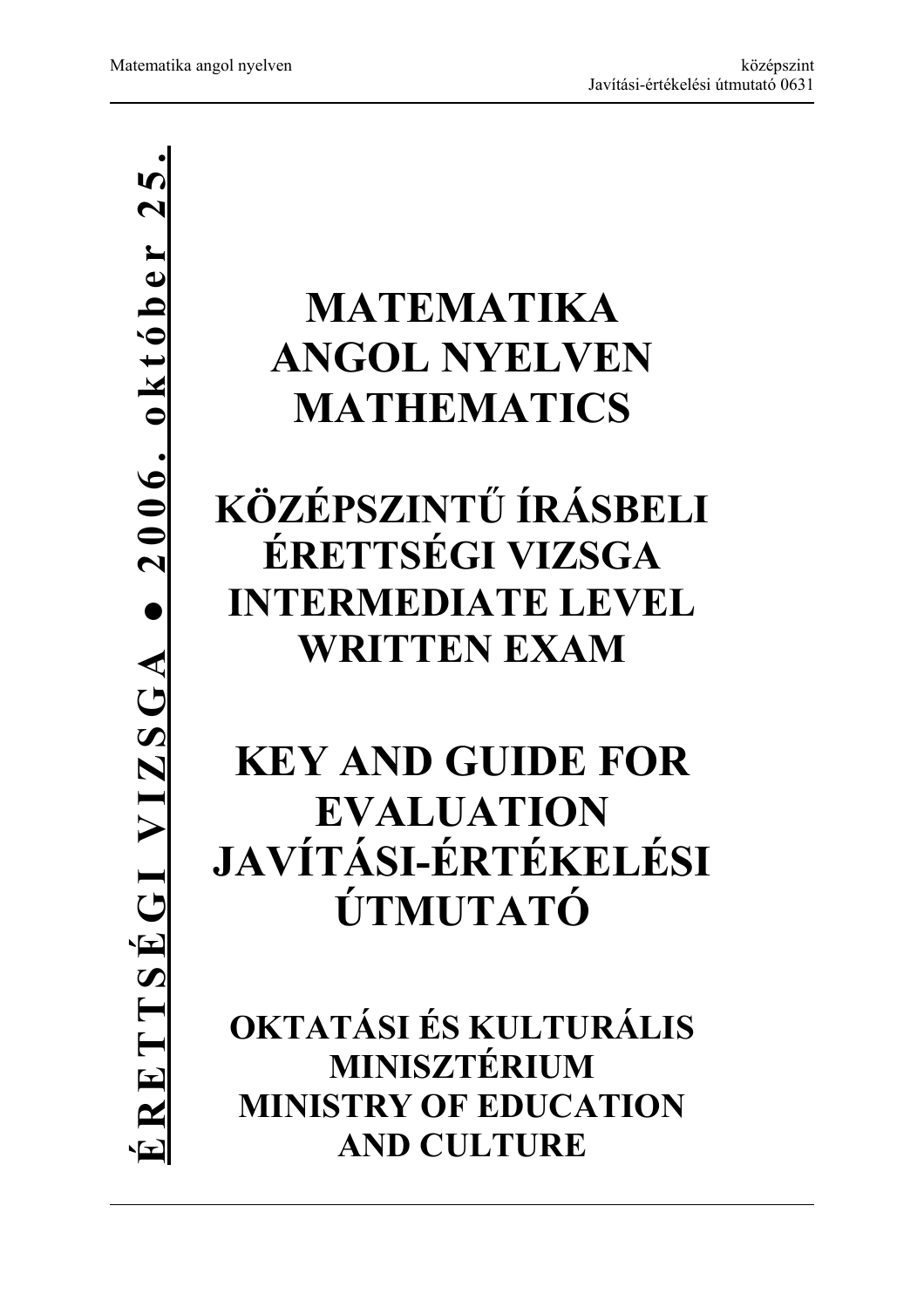### **Important Information**

#### **Formal requirements:**

- 1. The papers must be assessed in **pen and of different colour** than the one used by the candidates. Errors and flaws should be indicated according to ordinary teaching practice.
- 2. The first one among the shaded rectangles next to each question contains the maximal score for that question. The **score** given by the examiner should be entered into the other **rectangle**.
- 3. **In case of correct solutions**, it is enough to enter the maximal score into the corresponding rectangle.
- 4. In case of faulty or incomplete solutions, please indicate the corresponding partial scores within the body of the paper.
- 5. Anything, apart from the diagram when written in pencil cannot be evaluated.

#### **Substantial requirements:**

- 1. In case of some problems there are more than one marking schemes are included in this booklet. However, if you happen to come across with some **solution different** from those given here, please identify the parts equivalent to those in the solution provided here and do your marking accordingly.
- 2. The scores in this assessment **can be split further**. Keep in mind, however, that the number of points awarded for any item can be an integer number only.
- 3. In case of a correct answer and a valid argument the maximal score can be awarded even if the actual solution is **less detailed** than that in this booklet.
- 4. If there is a **calculation error** or any other flaw in the solution, then the score should be deducted for the actual item only where the error has occured. If the candidate is going on working with the faulty intermediate result and the problem has not suffered some essential change due to the error, then the subsequent partial scores should be awarded.
- 5. If there is a **fundamental error** within an item (these are separated by double lines in this bulletin), even formally correct steps should not be awarded by any points, whatsoever. However, if the wrong result obtained by the invalid argument is used correctly throughout the subsequent steps, the candidate should be awarded the maximal score for the remaing parts, if the problem has not been changed essentially due to the error.
- 6. If an **additional remark** or a **measuring unit** occurs in brackets in this booklet, the solution is complete even if the candidate does not mention it.
- 7. If there are more than one correct attempts to solve a problem, it is the **one indicated by the candidate that can be marked**.
- 8. You should **not give out any bonus points** (points beyond the maximal score for a solution or for some part of the solution).
- 9. You should not reduce the score for erroneous calculations or steps unless its results are actually used by the candidate in the course of the solution.
- 10. **There are only 2 questions to be marked out of the 3 in part II/B of this exam paper.** Hopefully, the candidate has entered the number of the question not to be marked in the square provided for this purpose. Accordingly, this question should not be assessed even if there is some kind of solution contained in the paper. Should there be any ambiguity about the student's request with respect to the question not to be considered, it is the last one in this problem set, by default, that should not be marked.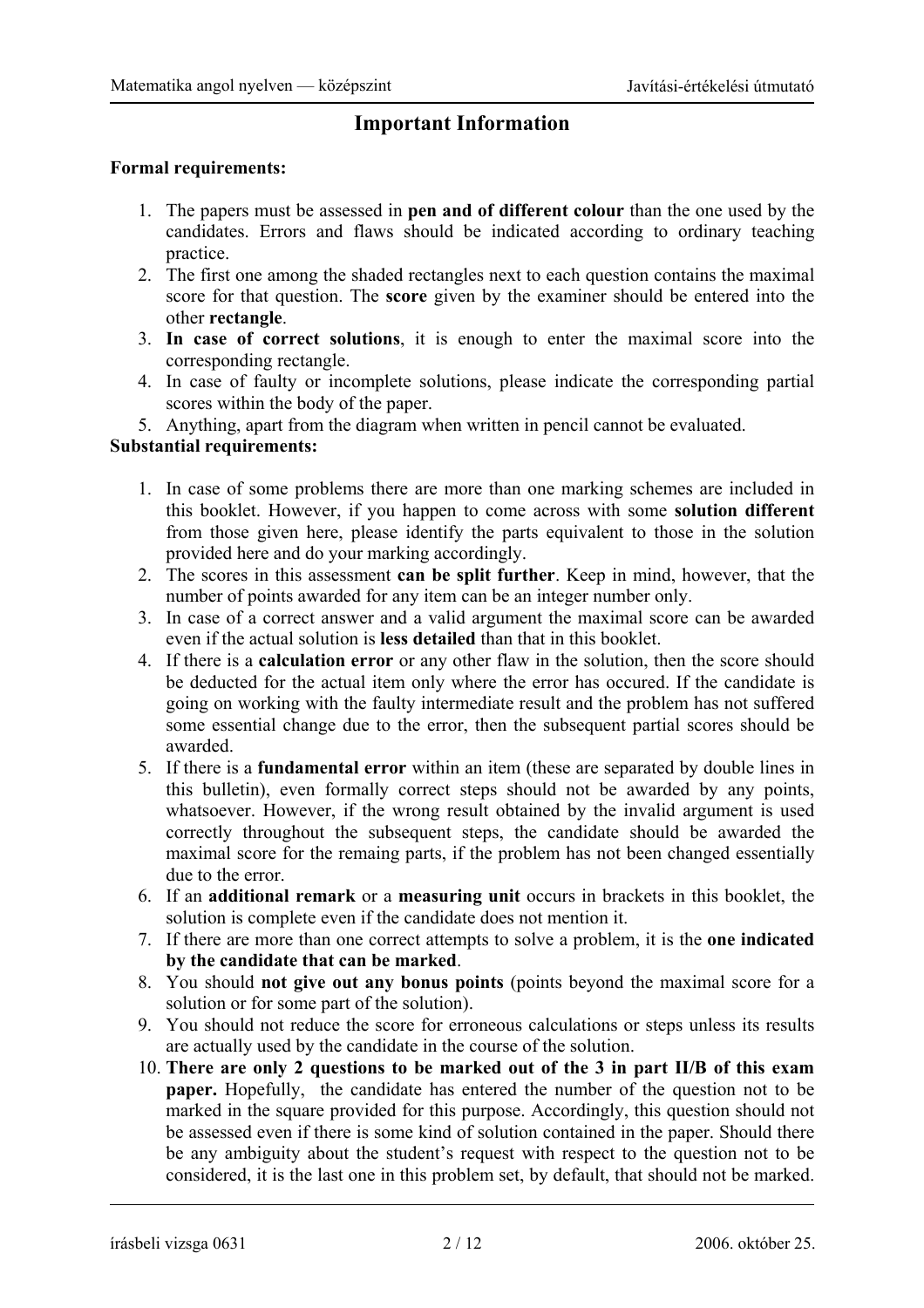|  | v       |  |
|--|---------|--|
|  | ×<br>۰. |  |

| $H = \{16; 25; 36; 49; 64; 81\}$ |          | In case of more than one errors<br>2 points $\begin{vmatrix} there \ can \ be \ no \ points \ given \end{vmatrix}$ interval the non-points given.<br>error or one number missing. |
|----------------------------------|----------|-----------------------------------------------------------------------------------------------------------------------------------------------------------------------------------|
| <b>Total:</b>                    | 2 points |                                                                                                                                                                                   |

| The intersection point is: $\left(0, -\frac{2}{3}\right)$ |          | For the form $x=0$ ; $y=-\frac{2}{3}$<br>2 points $\begin{bmatrix} 2 & points & should & be & given & too. \\ There & can & be & at & most & 1 & point \\ given & if & there & are & no & twocoordinates in the answer. \end{bmatrix}$ |
|-----------------------------------------------------------|----------|----------------------------------------------------------------------------------------------------------------------------------------------------------------------------------------------------------------------------------------|
| <b>Total:</b>                                             | 2 points |                                                                                                                                                                                                                                        |

| The number of matches to be played is 30. |        | $\begin{array}{c c} \n3 \text{ points} \n\end{array}$ If the model used is faulty and hence the answer is 15 or 60,<br>3 points or the model is correct but the<br>number of cases is not, then at<br>most I point can be given. |
|-------------------------------------------|--------|----------------------------------------------------------------------------------------------------------------------------------------------------------------------------------------------------------------------------------|
| <b>Total:</b>                             | points |                                                                                                                                                                                                                                  |

| A possible data set is : $-2$ ; $-1$ ; 0; 1; 7 (it is<br>consistent with both statisctics). | 4 points | If the five numbers satisfy only<br>one of the conditions then<br>2 points, if there are separate<br>data sets listed to satisfy each of<br>the two conditions then 3 points<br>may be given |
|---------------------------------------------------------------------------------------------|----------|----------------------------------------------------------------------------------------------------------------------------------------------------------------------------------------------|
| <b>Total:</b>                                                                               | noints   |                                                                                                                                                                                              |

| The arclength is: $\frac{3\pi}{2}$ . |        | An approximation can be also<br>accepted $(4,712)$ , as long as it is<br>2 points<br>$2 \text{ points}$<br>$\begin{array}{c}\n2 \text{ points} \\ \text{correct to at least one decimal} \\ \text{place. If the arclength is given} \\ \text{as a function of the radius} \\ \text{1 point may be given.}\n\end{array}$ |
|--------------------------------------|--------|-------------------------------------------------------------------------------------------------------------------------------------------------------------------------------------------------------------------------------------------------------------------------------------------------------------------------|
| <b>Total:</b>                        | noints |                                                                                                                                                                                                                                                                                                                         |

írásbeli vizsga 0631 3 / 12 2006. október 25.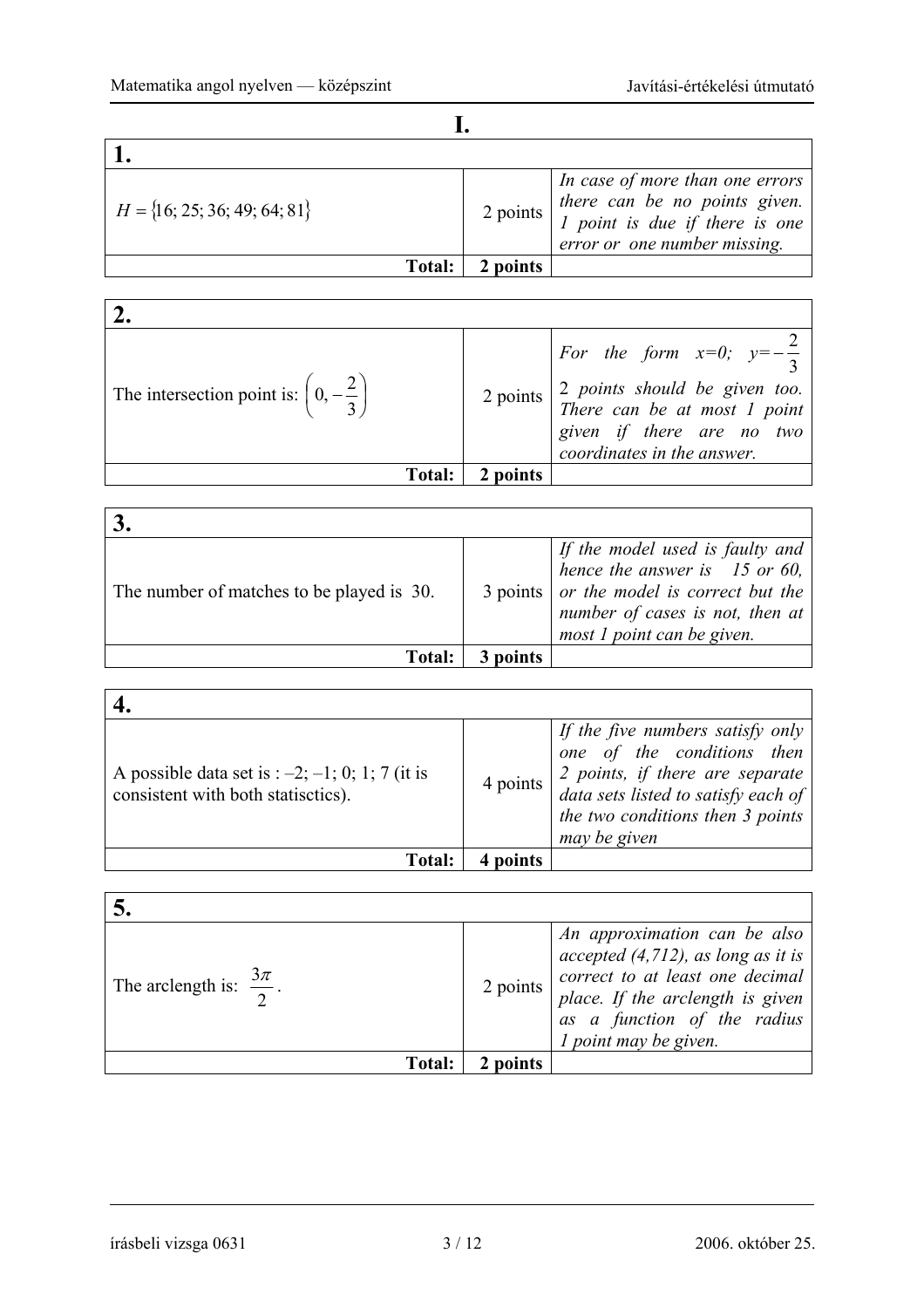| The numbers in question are: $570$ ; $750$ ; $705$ . | 2 points | There can be no points<br>given if there are more<br>than one errors; 1 point<br>may be given in case of<br>one error or a missing<br>number. |
|------------------------------------------------------|----------|-----------------------------------------------------------------------------------------------------------------------------------------------|
| <b>Total:</b>                                        | 2 points |                                                                                                                                               |

| The length of the space diagonal is $\sqrt{2a^2 + b^2}$ |        | <i>l</i> point should be given if<br>$3$ points   the answer is the square<br>of the diagonal. |
|---------------------------------------------------------|--------|------------------------------------------------------------------------------------------------|
| <b>Total:</b>                                           | 3 pont |                                                                                                |

| The probability of the event B is $\frac{1}{2}$ . |          | $2 \text{ points}$ $50\%$ is also accepted.<br>2 points <i>These 2 points cannot be</i><br>split further. |
|---------------------------------------------------|----------|-----------------------------------------------------------------------------------------------------------|
| Total:                                            | 2 points |                                                                                                           |

| 9                                            |        |                    |                                                                                          |
|----------------------------------------------|--------|--------------------|------------------------------------------------------------------------------------------|
| The cardinality of the set $A \cap B$ is 27. |        | $2$ points $\vert$ | If the answer is wrong<br>but the diagram is correct<br>then 1 point should be<br>given. |
|                                              | Total: | 2 points           |                                                                                          |

| 10.                                             |          |                                                                                                                                                                  |
|-------------------------------------------------|----------|------------------------------------------------------------------------------------------------------------------------------------------------------------------|
| The diagonal vectors are perpendicular and thus | 1 point  | This 1 point can be given<br>for presenting this idea in<br>any possible way.                                                                                    |
| the value of the scalar product is 0.           | 2 points |                                                                                                                                                                  |
| <b>Total:</b>                                   | 3 points | If the scalar product is<br>given by the candidate as<br>$12 \cdot 20 \cdot \cos \varphi$ , and there is<br>no further progress then<br>1 point should be given. |

| The logical value of $B$ is FALSE.                                                                                | point    |                                                                                                                                                                                                                                                                          |
|-------------------------------------------------------------------------------------------------------------------|----------|--------------------------------------------------------------------------------------------------------------------------------------------------------------------------------------------------------------------------------------------------------------------------|
| The sate tement $C$ is:<br>If a quadrilateral is a rectangle then two of its<br>opposite angles are right angles. |          | $\begin{array}{ l l } \hline & \text{if} & \text{is} & \text{not} & \text{required} & \text{to} \\ \hline & \text{formula} & \text{the} & \text{statement} \\ \hline & \text{C} & \text{in} & \text{the} & \text{form} & \text{., if} \\ \hline \end{array}$<br>$then$ " |
| The logical value of $C$ is TRUE.                                                                                 | point    |                                                                                                                                                                                                                                                                          |
| Total:                                                                                                            | 3 points |                                                                                                                                                                                                                                                                          |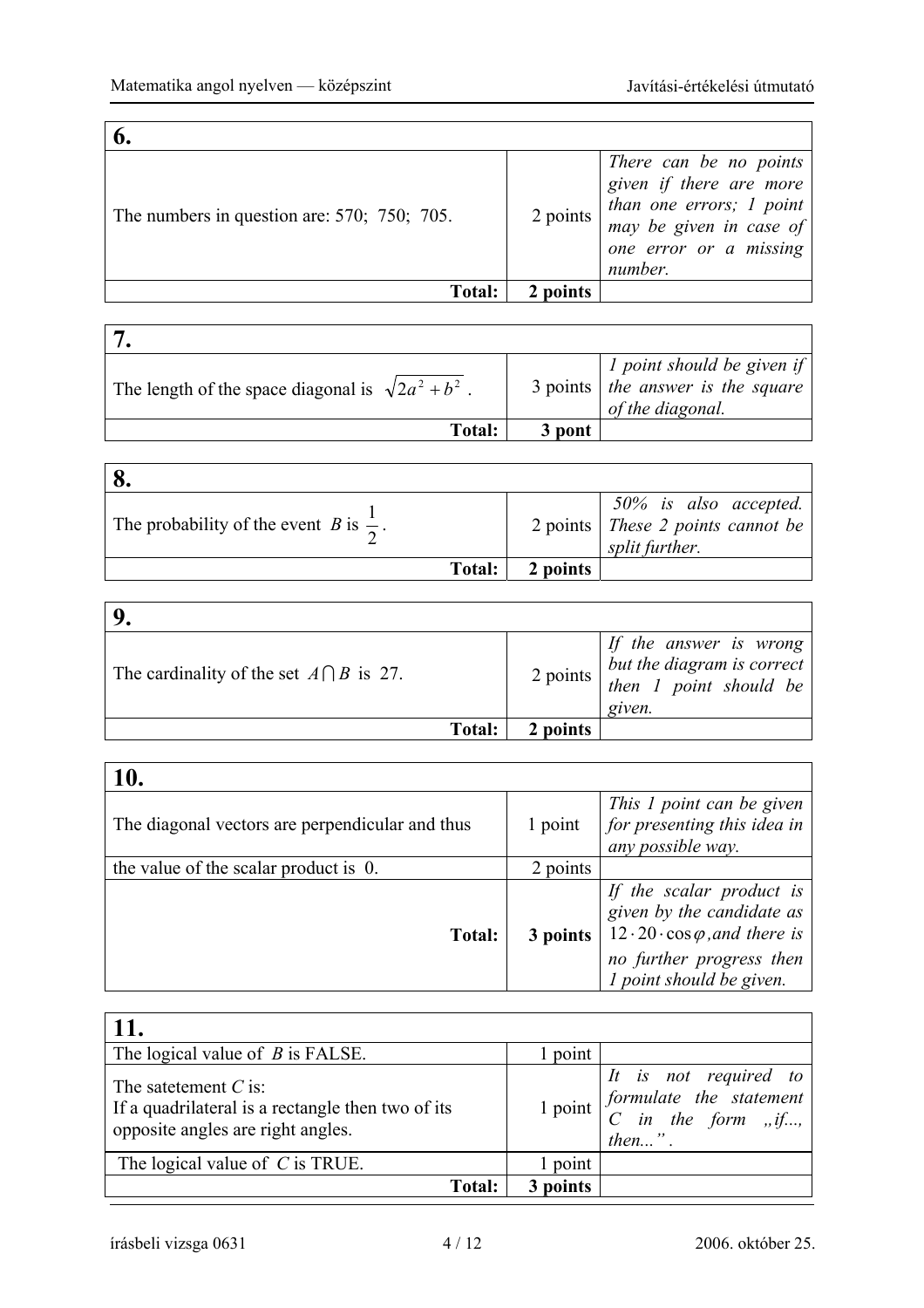| 12.                             |         |                                                                                                                                                                                |
|---------------------------------|---------|--------------------------------------------------------------------------------------------------------------------------------------------------------------------------------|
| There are $\binom{7}{3}$ =      |         | This point should be<br>1 point given even if nothing else<br>1 but the correct result is<br>written down.                                                                     |
| $=$ 35 ways to do the shopping. | 1 point |                                                                                                                                                                                |
| Total:                          |         | <i>l</i> point may be given if<br>the order is distinguished<br>2 points in the computation (and the result is hence $\begin{bmatrix} 7 \cdot 6 \cdot 5 = 210 \end{bmatrix}$ . |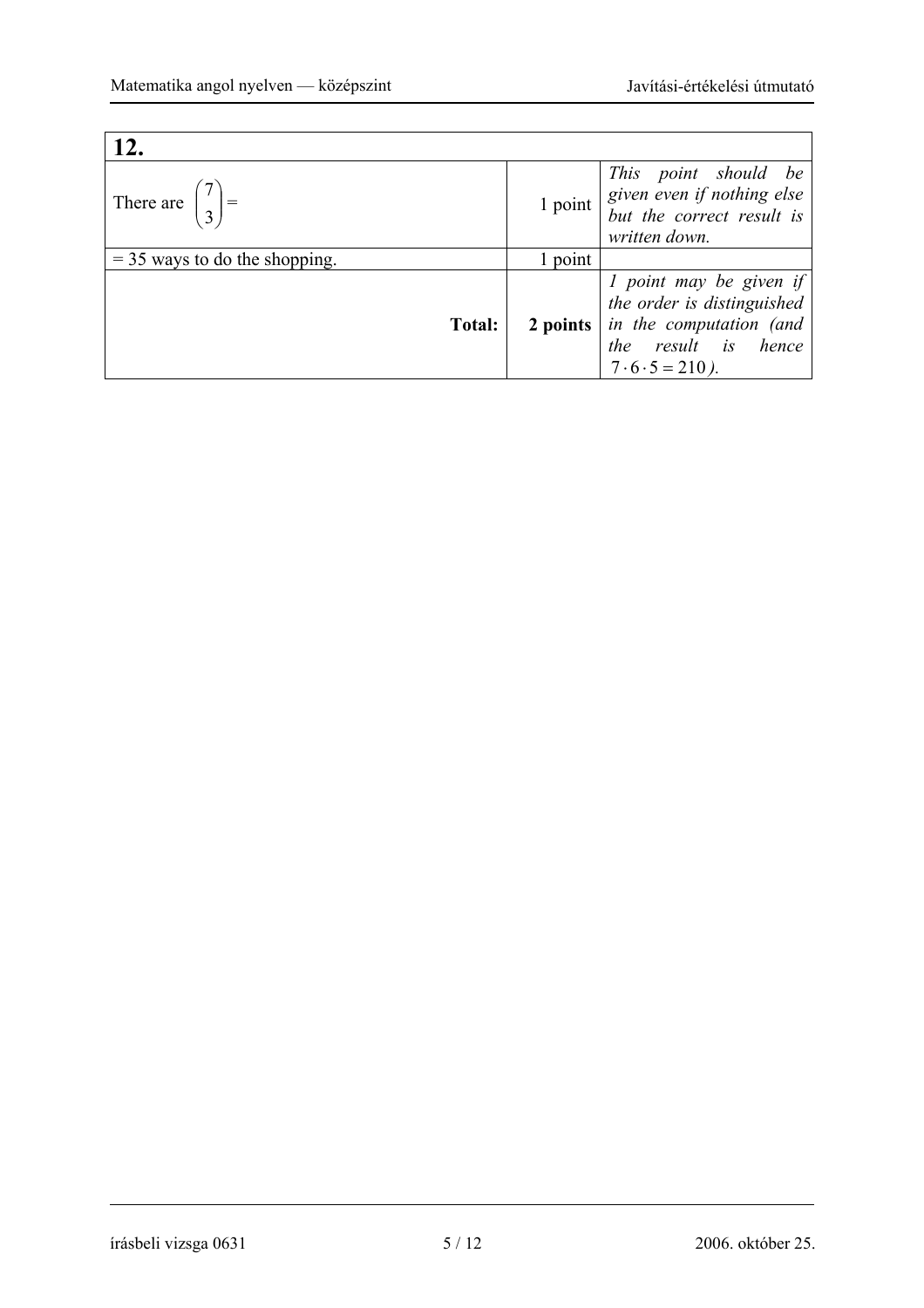# **II/A**

| Total:                     | 2 points | be given.                                                                                                                                                                      |
|----------------------------|----------|--------------------------------------------------------------------------------------------------------------------------------------------------------------------------------|
| Drawing the correct graph. |          | Not considering the<br>domain I point may be<br>given. If the whole arc of<br>$2$ points   the parabol is not drawn<br>but the description of it is<br>correct 2 points should |
| 13. $a$                    |          |                                                                                                                                                                                |

| (13. b)                                            |          |  |
|----------------------------------------------------|----------|--|
| The value of x yielding the minimum is $x = 1.5$ . | point    |  |
| The value of the minimum is 0.75.                  | point    |  |
| Total:                                             | 2 points |  |

| 13.c)                                                                                                                  |          |                                                                                                                                                                                    |
|------------------------------------------------------------------------------------------------------------------------|----------|------------------------------------------------------------------------------------------------------------------------------------------------------------------------------------|
| Squaring both sides one gets<br>$x^2-3x+3=1-4x+4x^2$                                                                   | 2 points | These 2 points cannot be<br>split further.                                                                                                                                         |
| clearing the terms one gets<br>$3x^2 - x - 2 = 0$ .                                                                    | 1 point  |                                                                                                                                                                                    |
| The roots of this equation are<br>$x_1 = 1$ and $x_2 = -\frac{2}{3}$ .                                                 | 2 points |                                                                                                                                                                                    |
| $x = 1$ is not a solution.                                                                                             | 1 point  | Either by substitution or<br>by checking the domain.                                                                                                                               |
| If $x = -\frac{2}{3}$ then both sides are equal $\frac{7}{3}$ therefore,<br>this number is a solution of the equation. | 2 points | When substituting<br>$x=-\frac{2}{3}$ , the candidate<br>may also use rounded<br>values. One can prove<br>that the solution is<br>correct by checking the<br>range and the domain. |
| <b>Total:</b>                                                                                                          | 8 points |                                                                                                                                                                                    |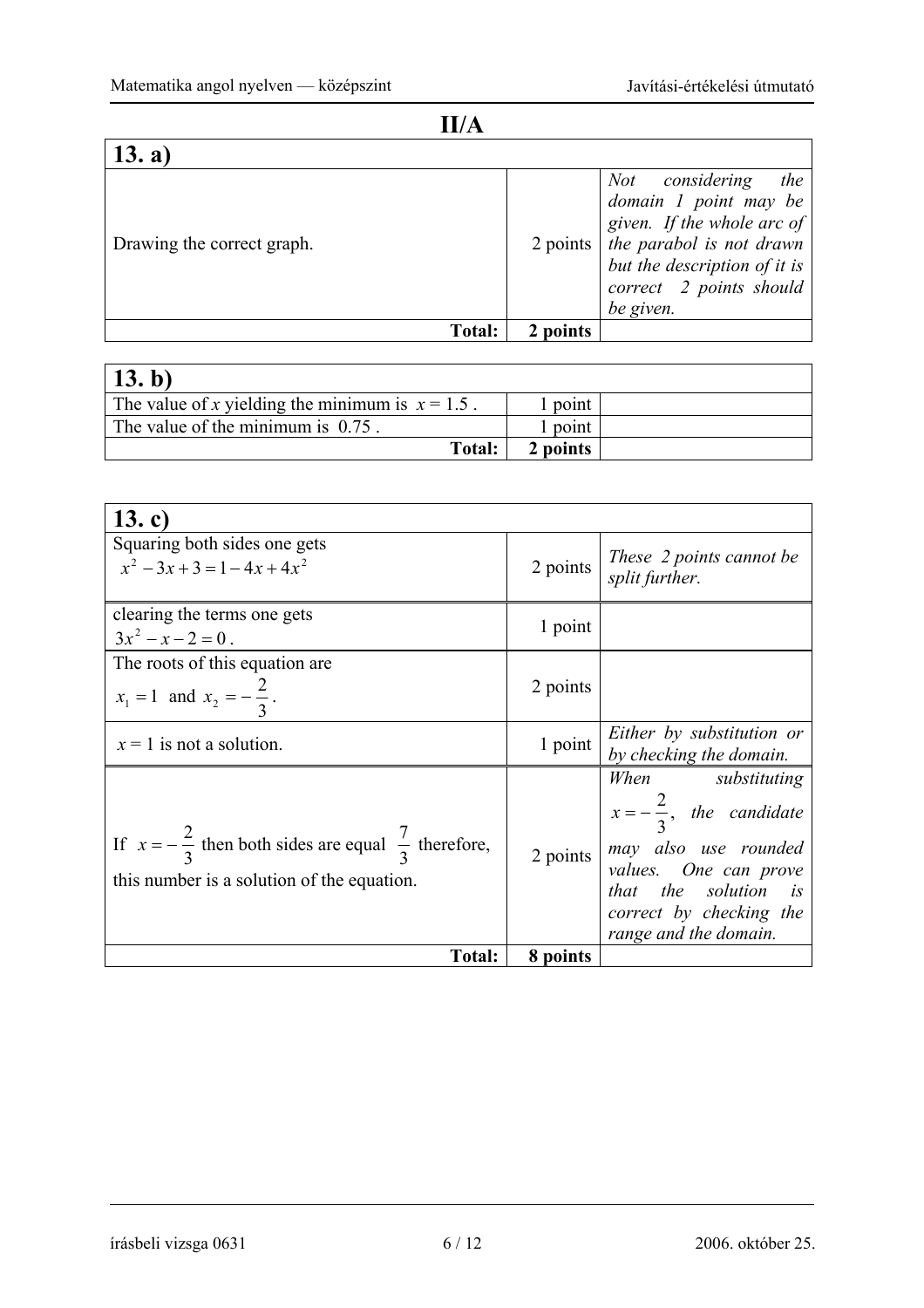÷

| 14. $a)$ |                                         |    |     |               |             |                                                                                                                                              |
|----------|-----------------------------------------|----|-----|---------------|-------------|----------------------------------------------------------------------------------------------------------------------------------------------|
|          | No. of contestant                       | L  | II. | Ш.            | Total score | percentual<br>achievement                                                                                                                    |
|          | 1.                                      | 28 | 16  | 40            | 84          | 56                                                                                                                                           |
|          | 2.                                      | 31 | 35  | 44            | 110         | 73                                                                                                                                           |
|          | 3.                                      | 32 | 28  | 56            | 116         | 77                                                                                                                                           |
|          | 4.                                      | 40 | 42  | 49            | 131         | 87                                                                                                                                           |
|          | 5.                                      | 35 | 48  | 52            | 135         | 90                                                                                                                                           |
|          | 6.                                      | 12 | 30  | 28            | 70          | 47                                                                                                                                           |
|          | 7.                                      | 29 | 32  | 45            | 106         | 71                                                                                                                                           |
|          | 8.                                      | 40 | 48  | 41            | 129         | 86                                                                                                                                           |
|          |                                         |    |     |               |             |                                                                                                                                              |
|          | For the correct completed first column  |    |     |               | 2 points    | If there are more than                                                                                                                       |
|          | For the correct completed second column |    |     |               | 2 points    | two wrong entries in a<br>column, then 0 points<br>should be given instead of<br>2. In case of one or two<br>errors 1 point may be<br>given. |
|          | 1st place: contestant no. 5.;           |    |     |               |             |                                                                                                                                              |
|          | 2nd place: contestant no. 4.;           |    |     |               | 1 point     |                                                                                                                                              |
|          | 3rd place: contestant no. 8.            |    |     |               |             |                                                                                                                                              |
|          |                                         |    |     | <b>Total:</b> | 5 points    |                                                                                                                                              |

| 14. b)                                                                                                                         |          |                                                                                                                                     |
|--------------------------------------------------------------------------------------------------------------------------------|----------|-------------------------------------------------------------------------------------------------------------------------------------|
| Since there were 4 ones scoring above 75% among<br>the 8 papers, the probability in question<br>is: $\frac{4}{8}$ = 0.5 (50%). |          | $2 points \begin{vmatrix} \textit{Stating nothing else but} \\ \textit{the correct answer is} \end{vmatrix}$<br>worth 1 point only. |
| Total:                                                                                                                         | 2 points |                                                                                                                                     |

| 14. c)                                                                                      |          |                                                                                                                                             |
|---------------------------------------------------------------------------------------------|----------|---------------------------------------------------------------------------------------------------------------------------------------------|
| The median of the scores for problem I. is $31,5$ (32)<br>when rounded),                    | 1 point  |                                                                                                                                             |
| the arithmetic mean of the scores for problem II. is<br>$279/8 = 34.875$ (35 when rounded), | 1 point  |                                                                                                                                             |
| 90% of the 60 points for problem III. is 54 points.                                         | 1 point  |                                                                                                                                             |
| Rounding and summing one gets<br>$32 + 35 + 54 = 121$ points,                               | 1 point  |                                                                                                                                             |
| which would have resulted the 4th position.                                                 | 1 point  |                                                                                                                                             |
| Total:                                                                                      | 5 points | roundings are<br>$\mathcal{H}$<br>not<br>performed at all or they<br>are incorrect then 1 point<br>should be deducted from<br>the 5 points. |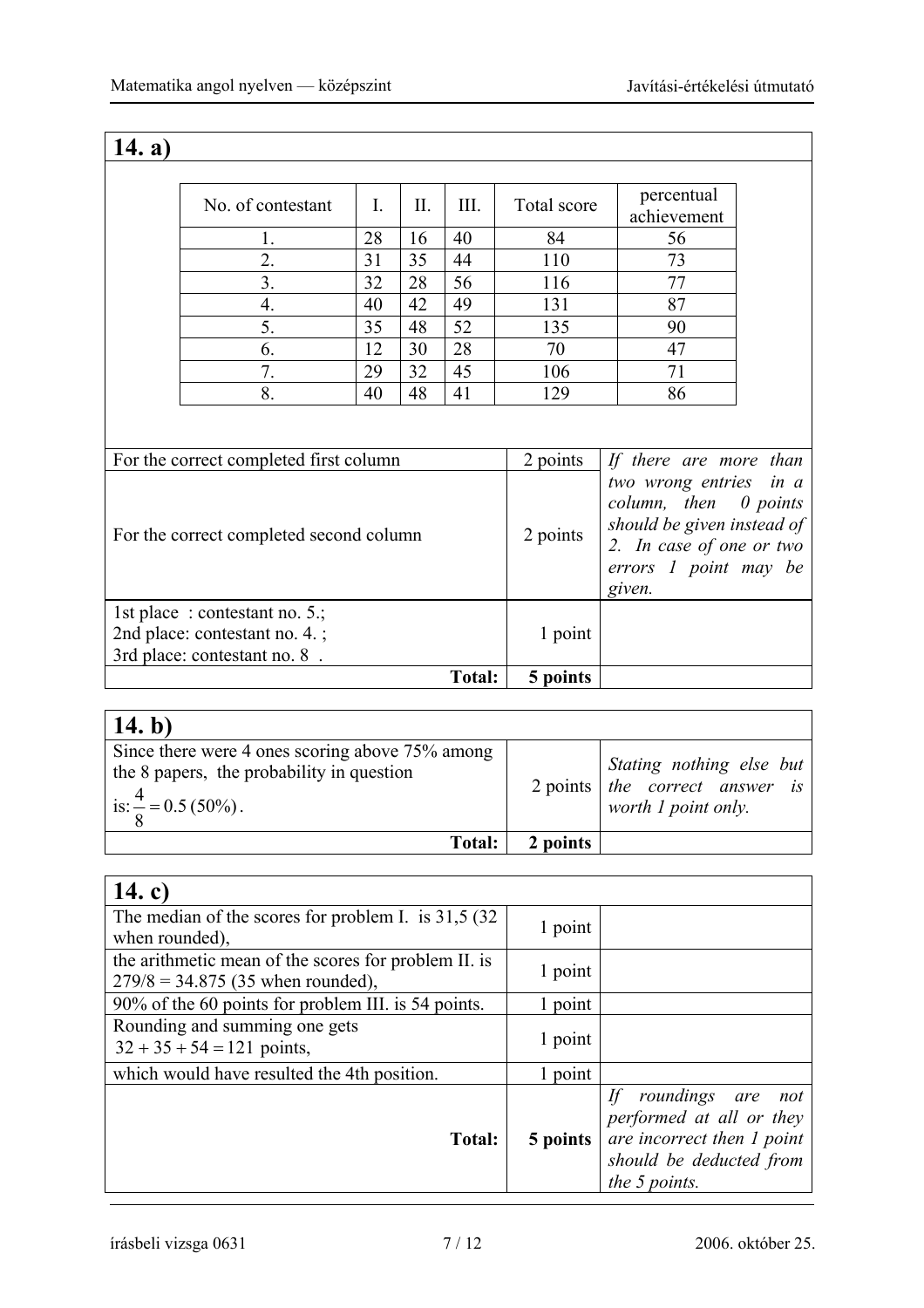| 15. a)                                                                                                                                         |                                    |                                                                                           |               |                                                                         |                                                                                                                                                                                                                                   |  |
|------------------------------------------------------------------------------------------------------------------------------------------------|------------------------------------|-------------------------------------------------------------------------------------------|---------------|-------------------------------------------------------------------------|-----------------------------------------------------------------------------------------------------------------------------------------------------------------------------------------------------------------------------------|--|
| The following table is containing the information concerning the three plots.                                                                  |                                    |                                                                                           |               |                                                                         |                                                                                                                                                                                                                                   |  |
|                                                                                                                                                | no. of rows                        | no. of trees in a<br>row                                                                  | total         |                                                                         |                                                                                                                                                                                                                                   |  |
| pines                                                                                                                                          | $\boldsymbol{x}$                   | y                                                                                         |               | $x \cdot y$                                                             |                                                                                                                                                                                                                                   |  |
| oaks                                                                                                                                           | $x-4$                              | $y-5$                                                                                     |               |                                                                         | $(x-4) \cdot (y-5)$ $\begin{array}{ c} x \cdot y - 360 \end{array}$                                                                                                                                                               |  |
| planes                                                                                                                                         | $x+3$                              | $y+2$                                                                                     |               |                                                                         | $\overline{(x+3)\cdot (y+2)}$ $\overline{x\cdot y+228}$                                                                                                                                                                           |  |
| Correct interpretation of the text.                                                                                                            |                                    |                                                                                           | 3 points*     | "total" column.<br>table.<br>interpretation<br>unknowns<br>$1-1$ point. | 1) It is enough to enter<br>one of the results in the<br>2) The 3 points can be<br>split both according to<br>the logic of the rows or<br>the columns of the above<br>3) Any other consistent<br>the<br>$\sigma f$<br>is<br>worth |  |
| Counting the total number of oaks and planes in<br>two different ways yields the following equations:<br>$(x-4) \cdot (y-5) = x \cdot y - 360$ |                                    | 1 point*                                                                                  |               |                                                                         |                                                                                                                                                                                                                                   |  |
|                                                                                                                                                | $(x+3)\cdot(y+2) = x\cdot y + 228$ |                                                                                           |               | 1 point*                                                                |                                                                                                                                                                                                                                   |  |
| Clearing the equal terms one gets<br>$5x+4y=380$<br>$2x+3y = 222$                                                                              |                                    |                                                                                           | 2 points      |                                                                         |                                                                                                                                                                                                                                   |  |
| Therefore, $x = 36$ and $y = 50$ .                                                                                                             |                                    |                                                                                           | 2 points      |                                                                         |                                                                                                                                                                                                                                   |  |
|                                                                                                                                                | there are 50 trees in a row.       | There are 36 rows int he plot of the pine-trees and                                       |               | 1 point                                                                 |                                                                                                                                                                                                                                   |  |
|                                                                                                                                                |                                    |                                                                                           | <b>Total:</b> | 10 points                                                               |                                                                                                                                                                                                                                   |  |
|                                                                                                                                                | 4 points instead of $3+1+1=5$ .    | * If the candidate does not state clearly the meaning of the unknowns, it may get at most |               |                                                                         |                                                                                                                                                                                                                                   |  |

| 15. b)                                                                             |          |  |
|------------------------------------------------------------------------------------|----------|--|
| There are 39 rows in the plot of the planes and<br>there are 52 trees in each row. | 1 point  |  |
| There are 2028 plane-trees altogether.                                             | 1 point  |  |
| Total:                                                                             | 2 points |  |

írásbeli vizsga 0631 8 / 12 2006. október 25.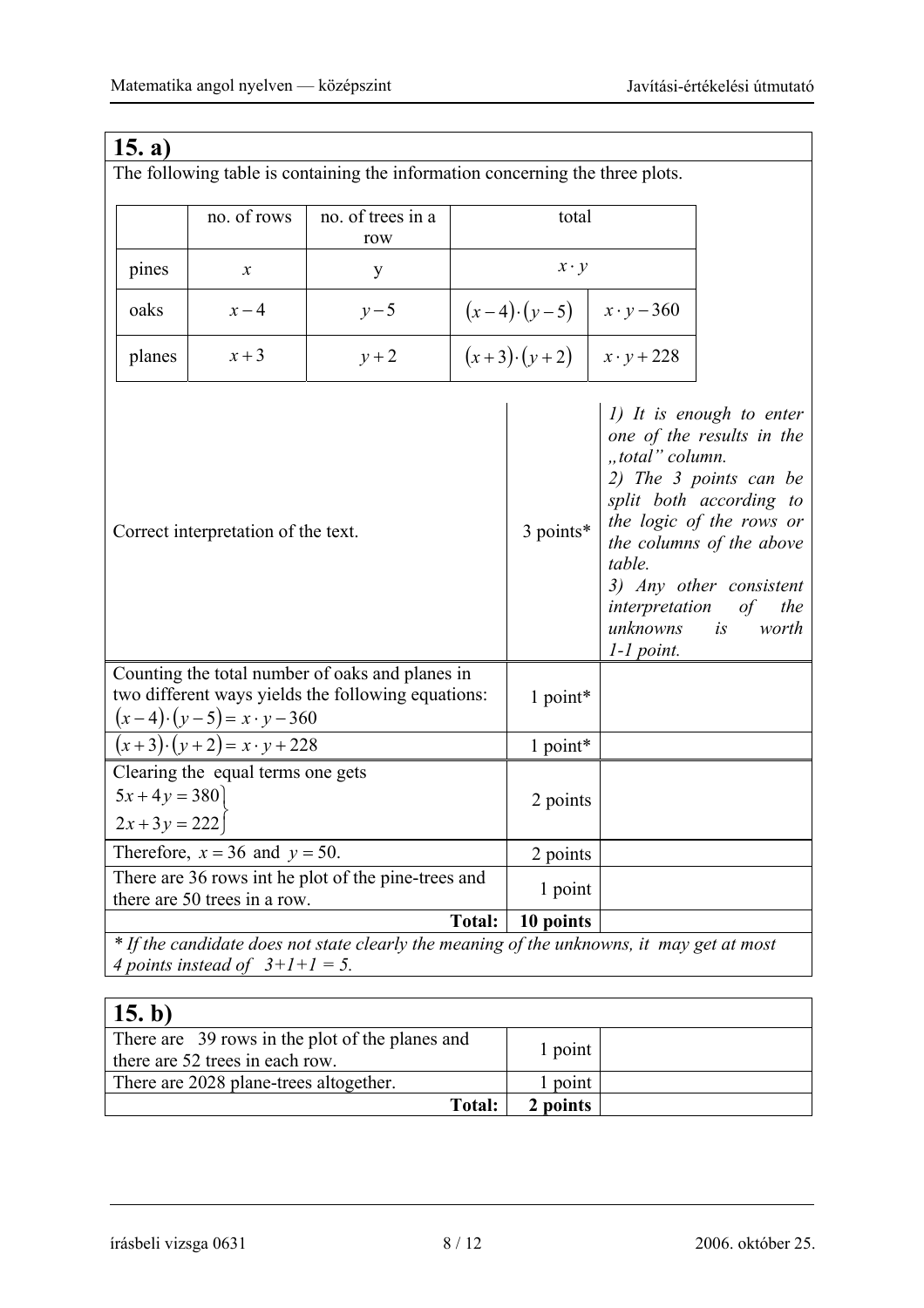7

## **II/B**

| 16. a)                                                                                                       |          |                                                                                                                                                      |
|--------------------------------------------------------------------------------------------------------------|----------|------------------------------------------------------------------------------------------------------------------------------------------------------|
| The problem is about an arithmetic progression:<br>$a_1 = 220$ ; $d = 10$ .<br>$a_{11} = a_1 + 10 \cdot d =$ | 2 points | If this idea shows up in<br>the calculations later,<br>then these 2 points should<br>be given.                                                       |
| $= 220 + 10.10 = 320$ . 320 meters were asphalted on<br>the 11 <sup>th</sup> working day.                    | 1 point  |                                                                                                                                                      |
| <b>Total:</b>                                                                                                |          | The right answer may be<br><b>3 points</b> $\begin{cases} \text{accepted} & \text{if there is any} \\ \text{kind of correct reasoning.} \end{cases}$ |

| 16. b)                                                                                                    |          |                                                                                               |
|-----------------------------------------------------------------------------------------------------------|----------|-----------------------------------------------------------------------------------------------|
| $S_n \ge 7100$ ; $n = ?$ , where <i>n</i> is a positive integer.                                          |          | This point should be<br>1 point $\vert$ given if this idea appears<br>later.                  |
| $S_n = \frac{2a_1 + (n-1) \cdot d}{2} \cdot n$<br>7100 = $\frac{2 \cdot 220 + (n-1) \cdot 10}{2} \cdot n$ | 2 points | If only the formula for $S_n$<br>is written down, then<br>there should be no points<br>given. |
| $1420 = (44 + n - 1) \cdot n$<br>$n^2 + 43n - 1420 = 0$                                                   | 2 points |                                                                                               |
| There is one positive solution ( $n \approx 21.88$ ),                                                     | 1 point  |                                                                                               |
| and it is not an integer.                                                                                 | 1 point  |                                                                                               |
| The asphalting was completed on the 22th working<br>day.                                                  | 1 point  |                                                                                               |
| <b>Total:</b>                                                                                             | 8 points | At most 5 points may be<br>given if the changing of<br>the measure is forgotten.              |

| 16. c)                                                                      |          |  |
|-----------------------------------------------------------------------------|----------|--|
| $2 \cdot 220 + (21 - 1) \cdot 10$ .                                         | 1 point  |  |
| $S_{21} = 6720$                                                             | l point  |  |
| There were $7100 - 6720 = 380$ meters asphalted on<br>the last working day. | 1 point  |  |
| <b>Total:</b>                                                               | 3 points |  |

| $\vert$ 16. d)                                                                              |          |  |
|---------------------------------------------------------------------------------------------|----------|--|
| In case of direct proportionality threre should be<br>440 meters asphalted on the 21th day. | 1 point  |  |
| $a_{21} = 220 + 20.10 = 420.$                                                               | 1 point  |  |
| There is no direct proportionality.                                                         | point    |  |
| Total:                                                                                      | 3 points |  |

írásbeli vizsga 0631 9 / 12 2006. október 25.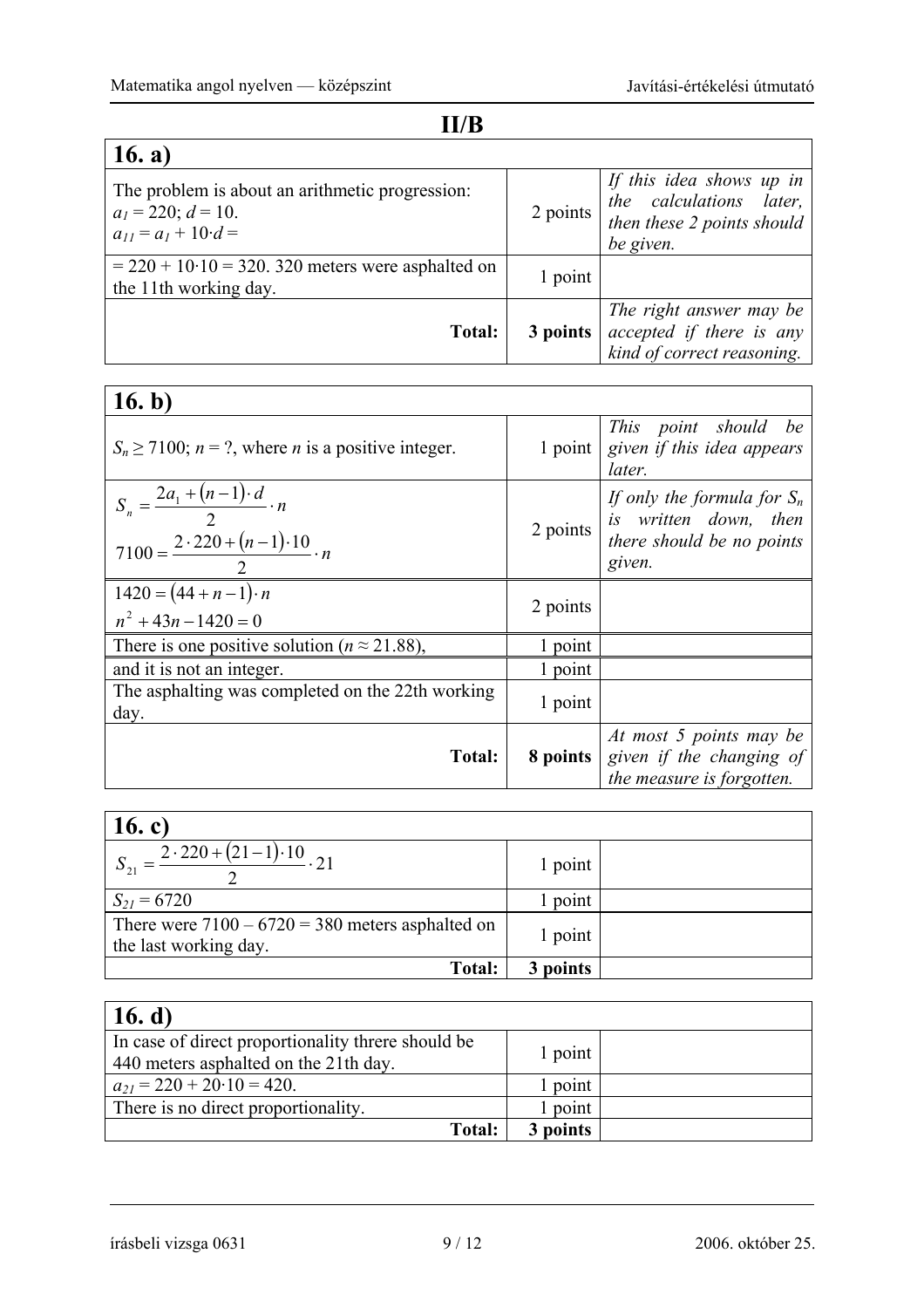| Е<br>D<br>$50^\circ$<br>$60^\circ$<br>B<br>6<br>1 point*<br>The third angle of the triangle is $BAC\angle = 70^{\circ}$ .<br>The centre $O$ of the inscribed circle is the<br>1 point*<br>intersection of the internal angle bisectors.<br>Therefore, when reflecting, the double of the half<br>of each internal angle is added to the respective<br>1 point*<br>angles<br>and thus the angles of the hexagon are<br>$DAE\angle=140^{\circ}$ ;<br>$ECF\angle = 100^\circ$ ;<br>1 point<br>$FBD \angle = 120^\circ$ .<br>Because of reflection, the angles of the hexagon at<br>the vertices $D$ , $E$ and $F$ are equal to the angles<br>1 point*<br>formed by the angle bisectors of the triangle ABC<br>at O. Hence | 17. a)                                                  |         |  |
|------------------------------------------------------------------------------------------------------------------------------------------------------------------------------------------------------------------------------------------------------------------------------------------------------------------------------------------------------------------------------------------------------------------------------------------------------------------------------------------------------------------------------------------------------------------------------------------------------------------------------------------------------------------------------------------------------------------------|---------------------------------------------------------|---------|--|
|                                                                                                                                                                                                                                                                                                                                                                                                                                                                                                                                                                                                                                                                                                                        |                                                         |         |  |
|                                                                                                                                                                                                                                                                                                                                                                                                                                                                                                                                                                                                                                                                                                                        |                                                         |         |  |
|                                                                                                                                                                                                                                                                                                                                                                                                                                                                                                                                                                                                                                                                                                                        |                                                         |         |  |
|                                                                                                                                                                                                                                                                                                                                                                                                                                                                                                                                                                                                                                                                                                                        |                                                         |         |  |
|                                                                                                                                                                                                                                                                                                                                                                                                                                                                                                                                                                                                                                                                                                                        |                                                         |         |  |
|                                                                                                                                                                                                                                                                                                                                                                                                                                                                                                                                                                                                                                                                                                                        |                                                         |         |  |
| $CFB\angle = 125^\circ$ .                                                                                                                                                                                                                                                                                                                                                                                                                                                                                                                                                                                                                                                                                              | $AEC\angle = 120^{\circ}$ ;<br>$BDA\angle = 115^\circ;$ | 1 point |  |
| <b>Total:</b><br>6 points                                                                                                                                                                                                                                                                                                                                                                                                                                                                                                                                                                                                                                                                                              |                                                         |         |  |

| (17. b)                                                 |              |  |
|---------------------------------------------------------|--------------|--|
| By symmetry $BO = BD = BF$ .                            |              |  |
| Therefore, it is enough to compute the length of the    | 2 points $*$ |  |
| internal segment $x=BO$ .                               |              |  |
| By the sine rule in the triangle $BOC$ :                |              |  |
| $\sin 25^\circ$                                         | 2 points     |  |
| $-\frac{1}{\sin 125^\circ}$                             |              |  |
| yielding $x \approx 3.1$ cm, hence the two sides of the | 1 point      |  |
| hexagon are both 3,1 cm long.                           |              |  |
| <b>Total:</b>                                           | 5 points     |  |

írásbeli vizsga 0631 10 / 12 2006. október 25.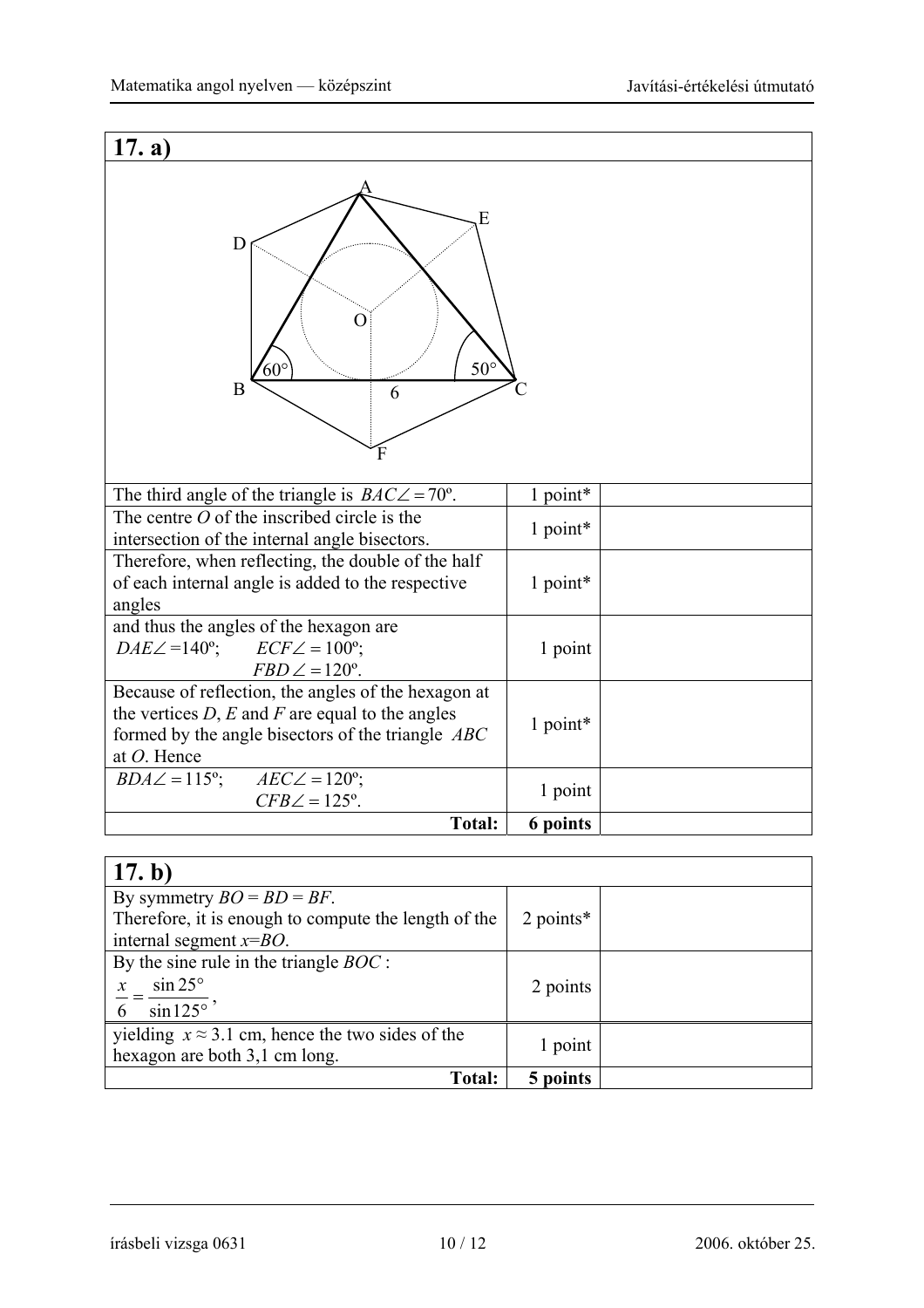| 17. c)                                                               |             |                                           |
|----------------------------------------------------------------------|-------------|-------------------------------------------|
| Because of the reflection the area of the hexagon is                 | 1 point $*$ |                                           |
| the double of that of the triangle.                                  |             |                                           |
| For the side $AB = c$ of the triangle:                               |             |                                           |
| $\sin 50^\circ$                                                      | 1 point     |                                           |
| $\frac{1}{6} = \frac{1}{\sin 70^{\circ}},$                           |             |                                           |
| and thus $c \approx 4.9$ (cm).                                       | 1 point     |                                           |
| The area of the triangle is:                                         |             |                                           |
| $\frac{6 \text{ c} \sin 60^{\circ}}{2} \approx 12.7 \text{ (cm}^2).$ | 2 points    |                                           |
|                                                                      |             |                                           |
|                                                                      |             | 25,5 $cm2$ may also be                    |
| The area of the hexagon is : $2.12.7 = 25.4$ (cm <sup>2</sup> )      |             | 1 point $\vert$ accepted (It is the order |
|                                                                      |             | of roundings)                             |
| <b>Total:</b>                                                        | 6 points    |                                           |

*1)The points marked by \* should also be given if the corresponding ideas appear on a neat diagram or they are clearly visible in the line of calculations. 2) There should be 1 point deducted from the 17 if there are erroneous roundings.* 

| 18. a)                                                                              |          |                                                                                               |
|-------------------------------------------------------------------------------------|----------|-----------------------------------------------------------------------------------------------|
| Substituting the given value of $G = 1090$ in the<br>formula for $E$ :<br>6000-1090 | 2 points |                                                                                               |
| 6090<br>$E_{2005} = 75,5-5\cdot 10$                                                 |          |                                                                                               |
| $E_{2005} \approx 75.5 - 5 \cdot 10^{0,8062}$                                       | 1 point  |                                                                                               |
| Hence the life expectancy in the year 2005 is 43.5<br>vears.                        | 1 point  |                                                                                               |
| <b>Total:</b>                                                                       | 4 points | The 4 points may be<br>given for the correct use<br>of the formula and the<br>correct result. |

| 18. b)                                                                                                                                             |          |  |
|----------------------------------------------------------------------------------------------------------------------------------------------------|----------|--|
| $3.1090 = 3270$ yields the new value of G.                                                                                                         | l point  |  |
| Substituting in the formula for $E$<br>$6000 - 3270$<br>$E_{2020} = 75.5 - 5 \cdot 10^{-6090}$ $\approx 75.5 - 5 \cdot 10^{0,4483} \approx 61.5$ . | 3 points |  |
| The change of the life expectancy is<br>hence $E_{2020} - E_{2005} = 61,5 - 43,5 = 18$ (years).                                                    | 1 point  |  |
| <b>Total:</b>                                                                                                                                      | 5 points |  |

írásbeli vizsga 0631 11 / 12 2006. október 25.